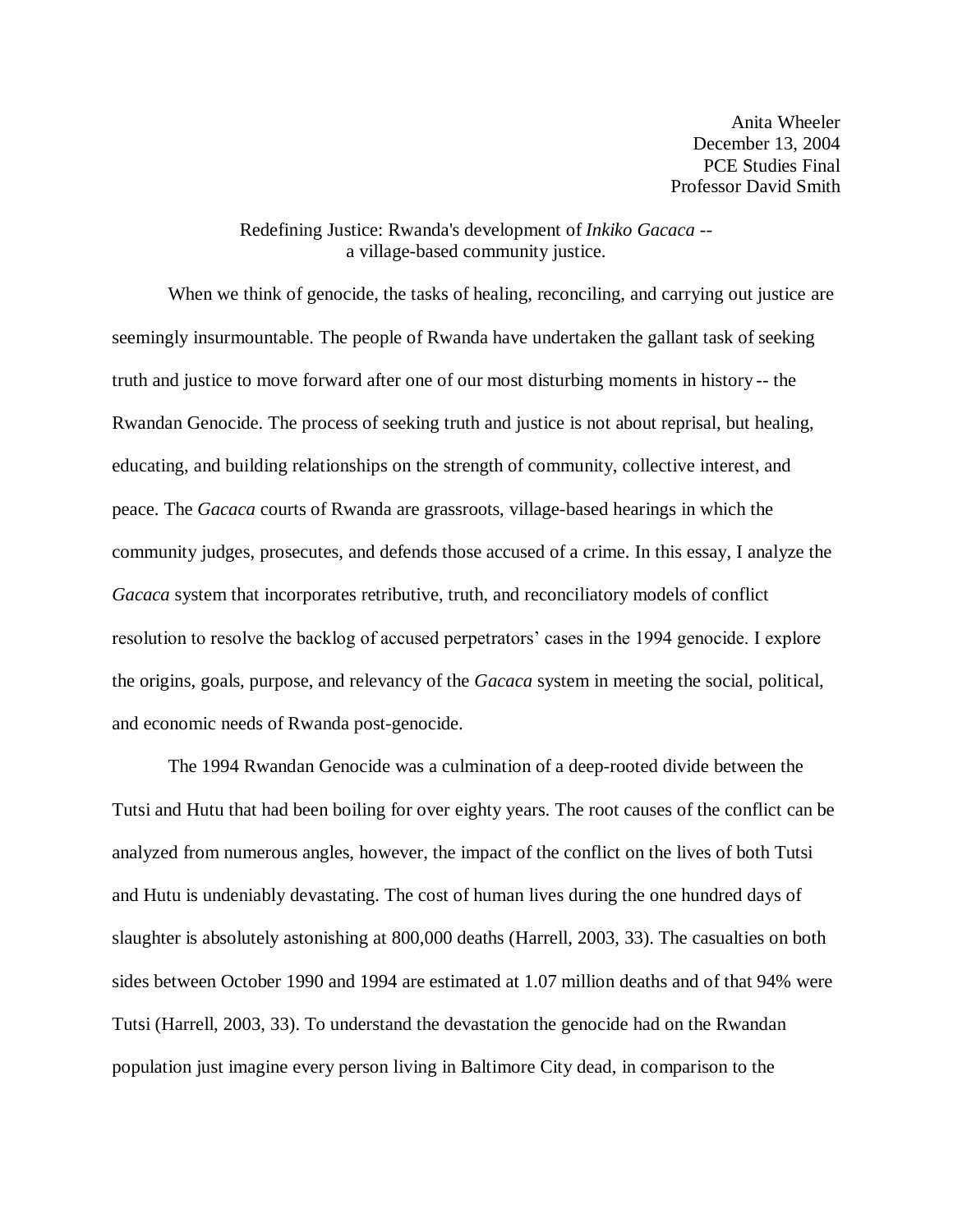population in Maryland. When analyzing the numbers of all those affected, it is shortsighted to look at those murdered as the only victims. The 120,000 *genocidaires* and accused *genocidaires* that sit and wait in crowded prisons is similarly disturbing (Harrell, 2003, 33). The prison population also represents a large sector of Rwandan society that has been devastated as a result of war.

Addressing the social, psychological, political, and economic impact of the genocide remains a seemingly overwhelming and impossible task for Rwandans. It is hard to calculate the impact of the large numbers of people dead and incarcerated in social terms. The breakdown may be viewed as such -- 800,000 dead and 120,000 imprisoned. The social structure has been radically transformed because elders have been murdered and with that the purveyors of familial knowledge; a generation of orphans have been created with a distorted sense of history and lack of socialization skills; victims and perpetrators live in the same communities under fear of retaliation or a resurgence of violence; and oppressive and supremacist ideology has permeated the minds of both Hutu and Tutsi. These factors form a complex soup of guilt, shame, anger, fear, and grief within families and the community. The collective and individual impact of genocide has taken a psychological toll on all Rwandans. The trauma and stress of the genocide has left a generation of survivors that now has the responsibility to survive and rebuild a shattered society. The process of healing has been taking place for the past ten years and will continue indefinitely. When forming a viable and effective justice system, all of these factors must be taken into account.

The Rwandan economy and political system pre-genocide were precarious and despotic. The genocide threw an already fragile country into a chaotic whirlwind. As a result, the entire political system had to be rebuilt, along with a judicial system that had to be reformed to account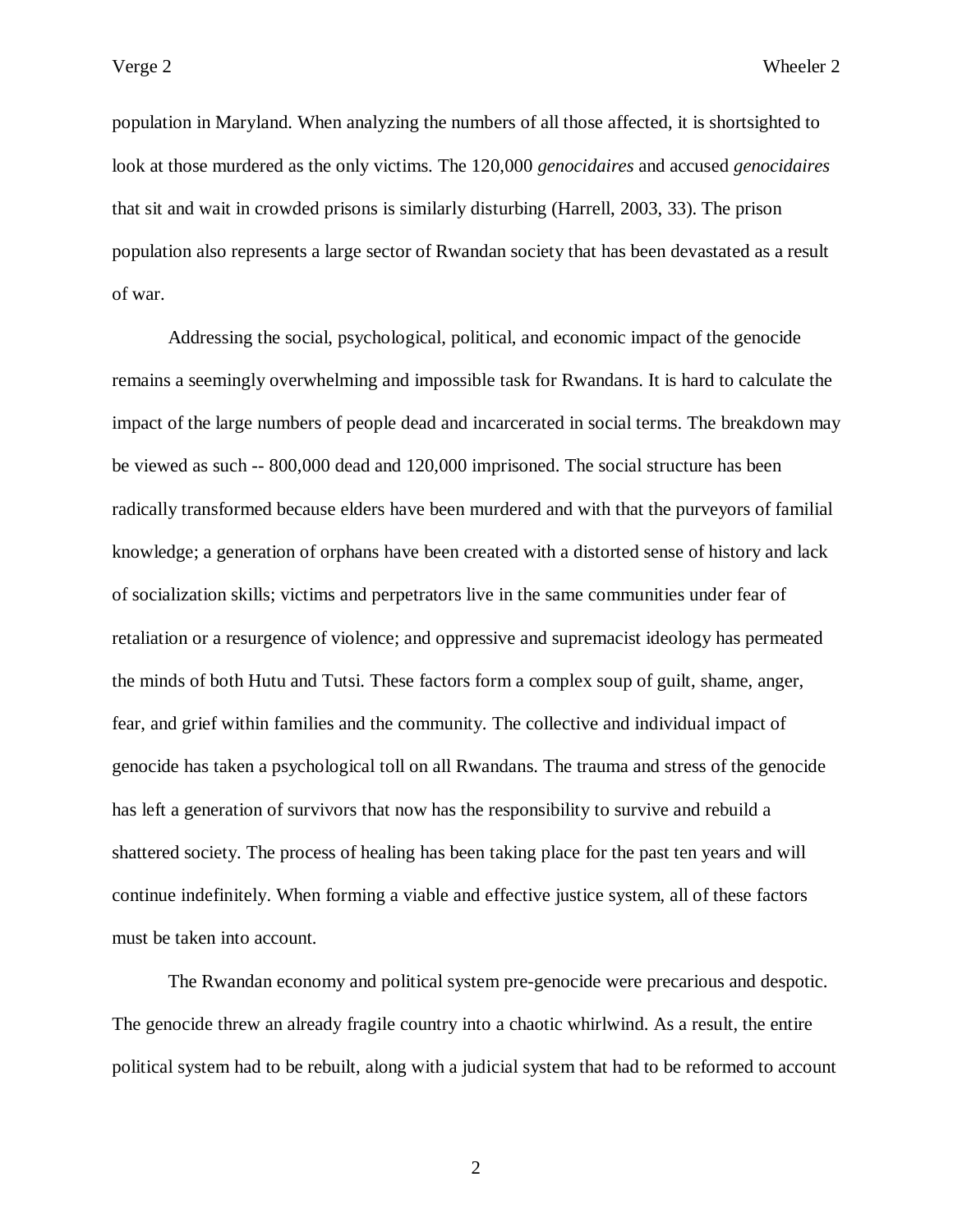for the high number of prisoners. The Rwandan economy became dependent on the following: foreign aid, returned refugees living abroad, and subsistence farming. In 2001 the economy grew by 6 percent, but the per capita yearly income remained under \$300 (Harrell, 2003, 35). The Rwandan government struggles with improving healthcare, education, employment, and infrastructure -- including providing sanitary water and electricity. Since the budget is very restricted, the development of judicial processes is not much of a priority considering the demand for much needed social services (Harrell, 2003, 35). However, a significant number of skilled workers remain incarcerated in a prison system that drains 15 percent of Rwanda's USD \$200,000,000 yearly budget (Harrell, 2003, v. 54).

The task of rebuilding Rwanda is just as social and psychological as it is economic and political. The need for Rwanda to develop a relevant justice model was evident from the point the current Rwandan leadership took office in 1994. The existing judicial and social system (before 1994) was built on the "culture of impunity" that permeated the corrupt governments during and after colonization. The International Criminal Tribunal of Rwanda (ICTR) has defined impunity as the "failure to punish violations of established norms" (Honeyman et al, 2004, 4). In the essay, "Establishing Collective Norms,*"* researchers argue that the ICTR definition should include that "impunity involves an erosion of standards, so that those who hold social power become less bound by cultural, moral or legal norms that were once nearly universal" (Honeyman et al, 2004, 4). The concept of impunity is particularly important because when developing a model of reconciliatory justice, the concept of justice within the Rwandan community has to be shifted from disregard of established norms to accountability and an overall development of right and wrong behavior.

Another factor that led to the development of an internal organic justice system was the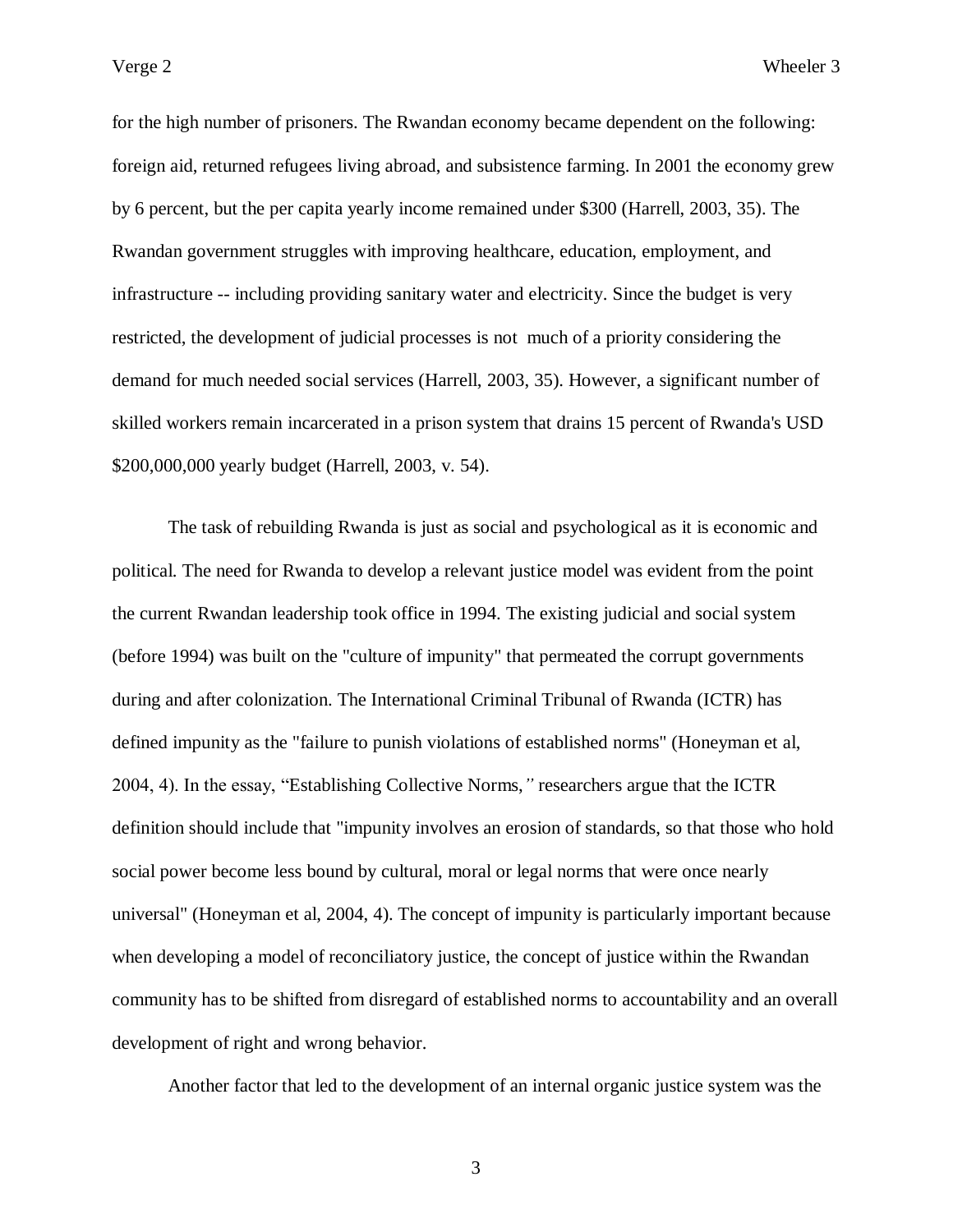failure of the ICTR to adequately try accused perpetrators of the genocide. In 1994, the UN Security Council passed Resolution 955 authorizing the formation of the ICTR to contribute to the process of peace and reconciliation, rectify violations, and strengthen the Rwandan judicial system (Uvin, 2003, 1). The effectiveness of the ICTR has been minimal if not counter productive. Some argue that the prime function of the ICTR is to simply "reaffirm the international community's own morality" (Uvin, 2003, 1). The ICTR with an annual budget of USD \$80,000,000, has indicted only 61 suspects and has sentenced only six (Harrell, 20, 54) . The great number of genocide suspects and the high cost of maintaining the prison system led to the need for a participatory justice model that includes all members of the community and builds unity. This need to build unity led the Rwandan government to explore what Uvin calls an "unprecedented legal-social experiment of transforming a traditional community-based conflict resolution mechanism called *Gacaca*, into a tool for judging people accused of participation in the genocide and the massacres" (Uvin, 2003, 4).

In February 2001, the Rwandan government established the formation of the Gacaca Jurisdictions in the Rwandan Organic Law. The term *gacaca* refers to the variety of grasses that cover the Rwanda's rolling hills. Prior to Belgian colonization, village elders known as *inyangamugayos* would sit on *gacaca* to mediate and arbitrate issues with all affected parties present. After mediating the issue and reaching a solution, the wrongdoer would pay reparations and the parties would share a drink (Harrell, 2003, 67). Many people living in rural Rwanda are not familiar with Western-based judicial systems, while others think that foreign structures are impractical and adversarial for victims. As a result, a practical and more familiar system was modified and put in place to build "coexistence and reconciliation" and to meet desirable longterm and short-term goals (Honeyman et al, 2004, 3).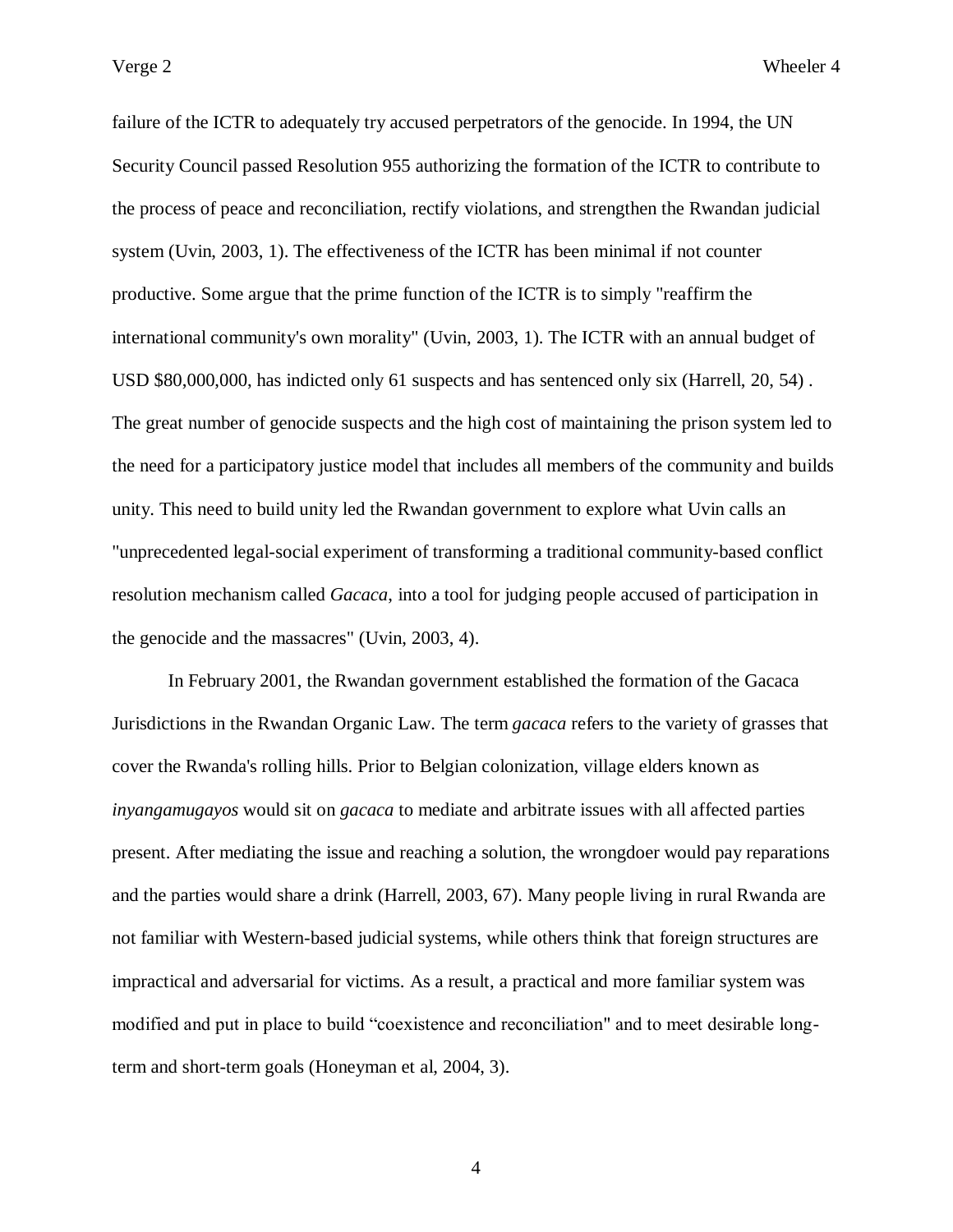*Inkiko-Gacaca* was formed with the goal of revealing the truth about what happened during the genocide (Honeyman et al, 2004, 9). Prior to the instatement of *Inkiko-Gacaca* few prisoners were willing to admit to crimes, but afterwards over one-third of the prison population have already prepared confessions for their *Gacaca* trial (Harrell, 2004, 75). The incentive for prisoners confessing is a lighter sentence and/or a faster release. Acknowledging killing, injuring, raping, stealing and inciting others to violence affirms to both the victims and perpetrators that wrongdoing had occurred and that the culture of impunity needs to be addressed. Victims are being given the opportunity to share the suffering and abuse they endured, as well as participate in the outcome of the justice process. The contributions of all parties helps Rwandans move forward in reconciliation. The implementation of a participatory model that includes victims and their relatives, perpetrators and their relatives, bystanders and returned refugees helps the community address these issues collectively and build relationships. Educating Rwanda's young population about the horrors of genocide and socializing them to engage in peace and reconciliation also helps to eradicate the culture of impunity (Harrell, 2003, 85). Other goals of *Gacaca* are to speed up the trials and to readmit the perpetrators into the community to be productive members of society and help build the economy. Finally, Rwanda wants to show the international community that Rwandan society is capable of settling its own problems through a system of justice based on custom (Republic of Rwanda Website, 2004).

The highly structured *Inkiko-Gacaca* system allows the community to serve as defenders, prosecutors, judge, and jury. Reputable members of the community are elected as the *inyangamugayos* (persons of integrity) or judges to facilitate hearings and render just decisions based on the testimony. The *inyangamugayos* set the tone for *Gacaca* trials and build confidence in the community for full participation. Given the sparse resources, *inyangamugayos* are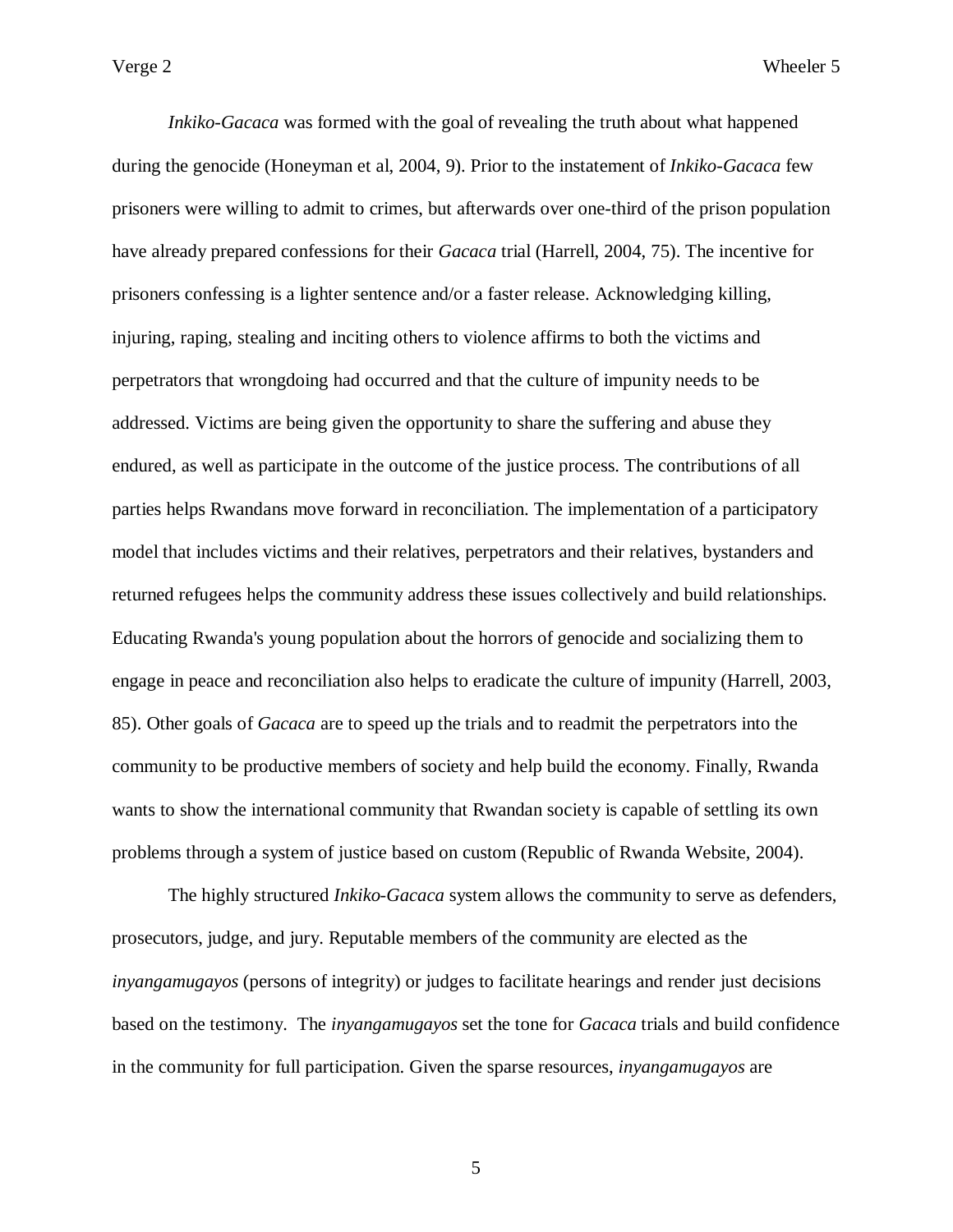gradually receiving training on how to conduct hearings, and elections are taking place at every level of the newly formed system. One of the first tasks of the *Inkiko-Gacaca*, led by *inyangamugayos*, is the categorization of accused perpetrators. Category one is comprised of the planners, organizers, instigators, supervisors, and leaders of the genocide. This includes any person at any level of government, political party, army, religious institution who committed acts of sexual torture, or violence (Republic of Rwanda Website, 2004). Approximately 2,133 of these accused *genocidaires* will be tried in conventional courts (Ibid). The sentences for these offenses are the death penalty or a life sentence. Category two includes those whose acts of criminal participation placed them among the perpetrators, conspirators or accomplices of intentional homicide or serious assault that caused death (Ibid). The sentences for category two are 25 years to life imprisonment. Category three perpetrators are those whose criminal acts or whose acts of criminal participation make them guilty of other serious assaults against a person. The sentence for category three crimes is five to seven years imprisonment (Ibid). The final category, four, is for those who committed offenses against property. The sentence for these crimes is court-ordered reparation of damages or another settlement reached with the victim (Honeyman et al, 2004, 14). Please note that, with the exception of category four, most of these offenses are greatly reduced if a confession is given prior to indictment (Ibid).

Currently, there are four levels of organization in the *Inkiko-Gacaca* justice system. The structure is as follows:

| Level            | Village (8,987 courts)           | Sector $(1,531$ courts)                  |
|------------------|----------------------------------|------------------------------------------|
| Court            | Inkiko-Gacaca: 19 judges and the | Inkiko-Gacaca: 19 judges and at least 50 |
| Structure        | general assembly which is the    | general assembly members elected from    |
|                  | entire adult population of the   | village level                            |
|                  | village                          |                                          |
| <b>Functions</b> | Compile lists, categorize the    | Try category III crimes                  |
|                  | accused and try category IV      |                                          |
|                  | crimes                           |                                          |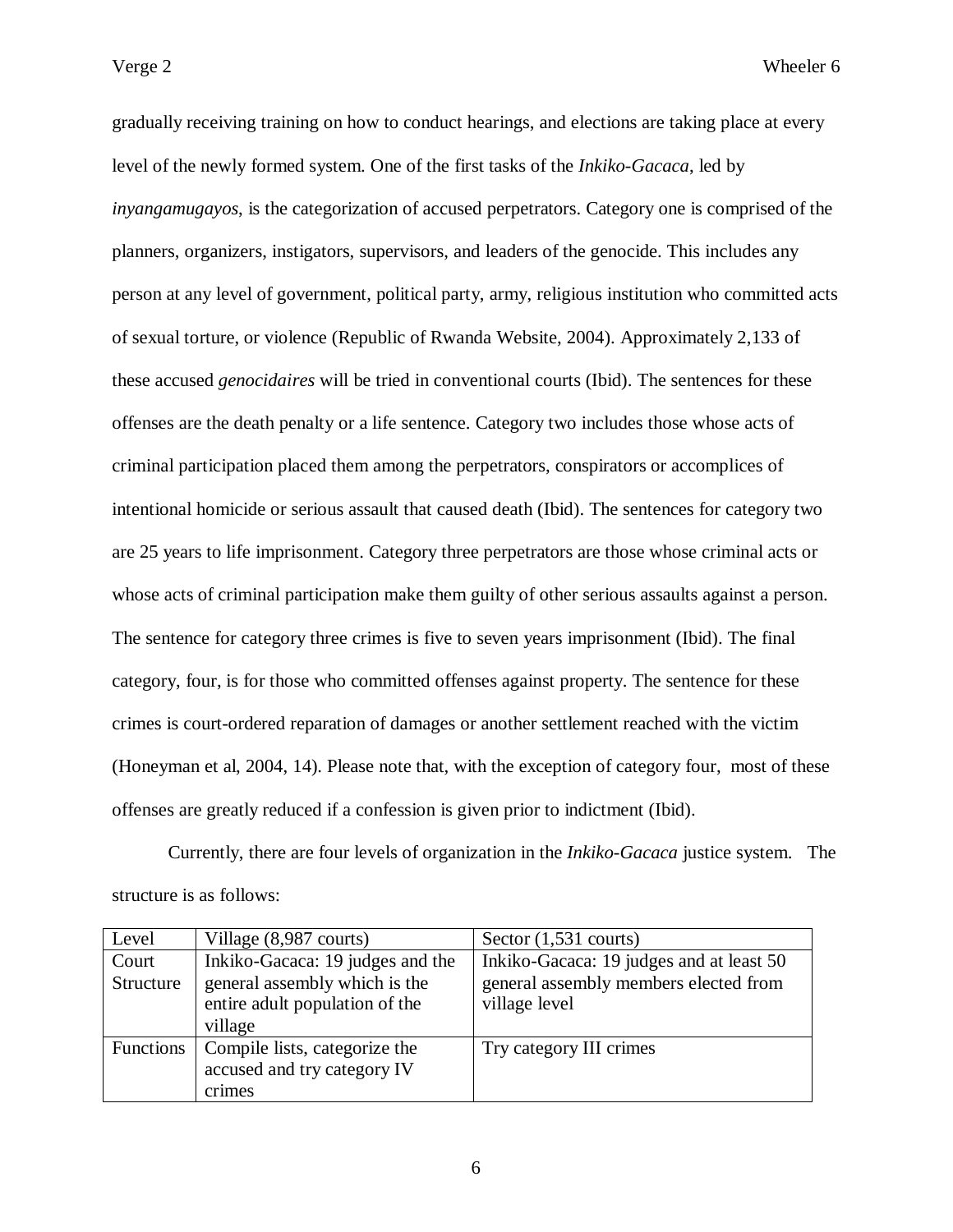| Level     | District (154 Courts)                          | Province (13 courts)                      |
|-----------|------------------------------------------------|-------------------------------------------|
| Court     | Inkiko-Gacaca: 19 judges and at                | Conventional judicial system              |
| Structure | least 50 general assembly                      |                                           |
|           | members elected from sector level              |                                           |
|           | Functions   IITry category II crimes and court | Try category I crimes and court of appeal |
|           | of appeal for category III                     | for category                              |

## Figure 1: Republic of Rwanda Website

At the village level, every person in the community over the age of 18 is expected to participate in the general assembly. The village may have anywhere between 80 to 400 households or 700 to 900 people (Ibid). The main responsibilities of the general assembly at the village level is to compile a list of those who died as a result of the 1994 genocide, those who were raped, and those who committed such crimes. This body also gathers evidence that incriminates or exonerates those who have been accused (Republic of Rwanda Website, 2004). Nationally there are 8,987 village courts that have elected 19 *inyangamugayos* to reside over the hearings of those accused of category four crimes (Honeyman et al, 2004 14). Sector level courts try category three crimes. There are 1,531 sector courts where 19 *inyangamugayos* have been elected for each sector court as well as 50 general assembly members from various villages . The next level of organization is the district jurisdiction where category two crimes are tried along with appeal cases for category three. There are 154 district courts. All of the above mentioned jurisdictions have an *Inkiko-Gacaca* structure, whereas the provincial courts that try category one crimes have a conventional judicial system (Ibid).

To date, some sources indicate that *Gacaca* is still non-operational and undergoing piloting while others say it is functioning. The Rwandan government has faced many challenges with implementation such as lack of materials for training of *inyangamugayos,* lack of education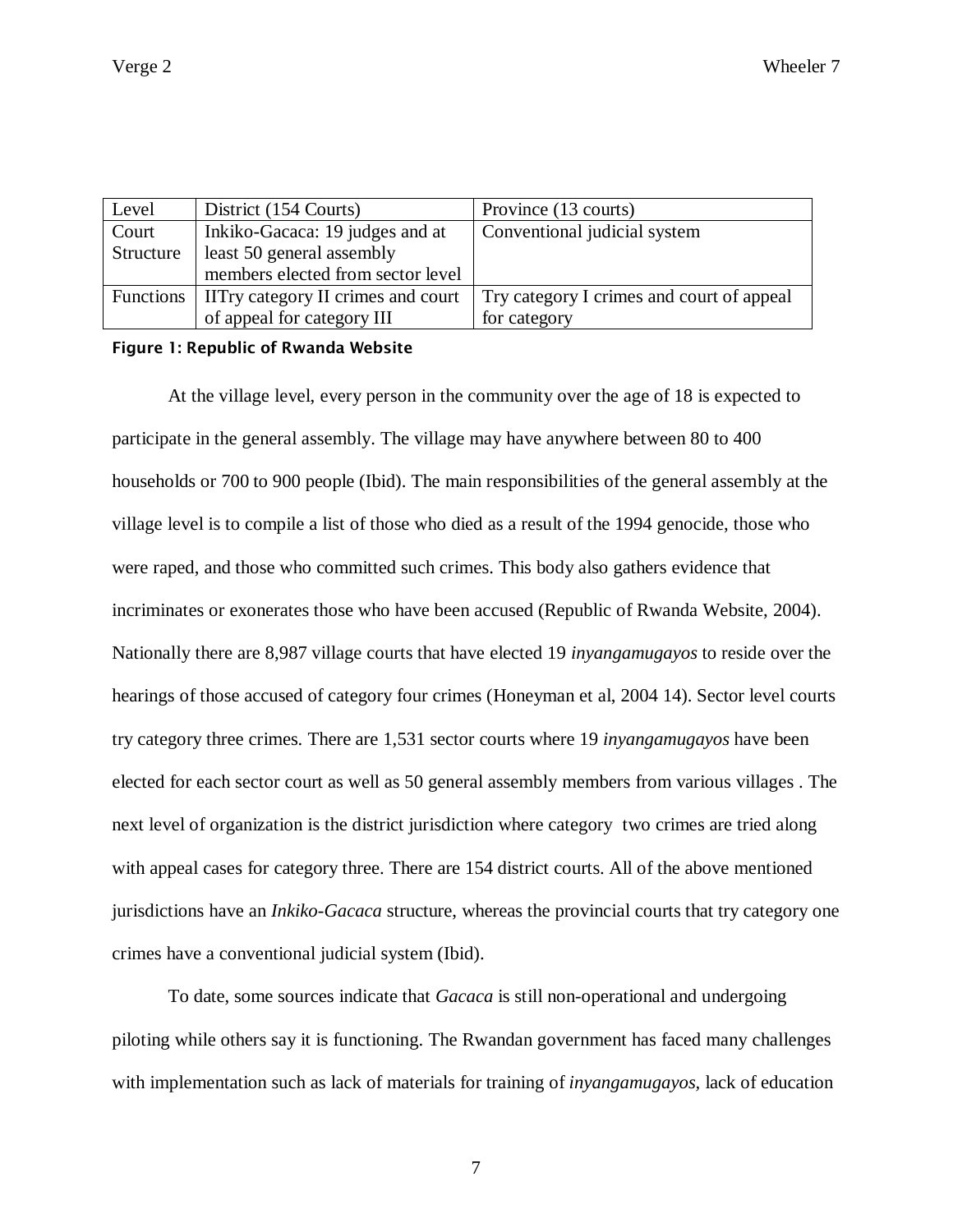in the community of the purpose and relevancy of the model, low turnout to general assembly meetings as well as ideological barriers with victims who view the system as too lenient on the accused. The *Gacaca* model has also raised some concern by organizations like Amnesty International for denying prisoners due process and fairness. In their report, "*Gacaca:* A question of justice" Amnesty International accused the Rwandan government of human rights abuses with the inhumane prison conditions as well as conducting impartial trials (Amnesty International, 2002, 44). The tone of similar reports rightfully challenges the Rwandan government to strive for a non-politicized judicial system but in the process underestimates and devalues the will and role of the Rwandan people in developing a system that speaks to the unique needs of their communities. The yardstick that determines acceptable standards of justice for a Western country may be different for a country like Rwanda where the history is more complex and the resources are scarcer. Asking a group of people who have endured genocide to be objective is unrealistic. However standards and procedures need to be in place to ensure that the evidence collected to try a person is thoroughly checked.

Another criticism is that *Gacaca* is one-sided. The South African Truth and Reconciliation Commission encouraged all violators of human rights to apply for amnesty. Thus, apartheid government officials and resistance movements had to come forward and tell the truth. In Rwanda, the only perpetrators on trial tend to be Hutu, while the Tutsi soldiers who liberated Rwanda in July 1994 committed atrocities that tend to be overlooked (Graybill, 2004, 205). However, most scholars researched are sympathetic to the *Gacaca* system and offer healthy criticism rather than outright skepticism. Many acknowledge that considering the circumstances and resources the *Gacaca* system is the best system in place. The hope and faith that peace and reconciliation will prevail saturates the minds of most that have seen and experienced the hell of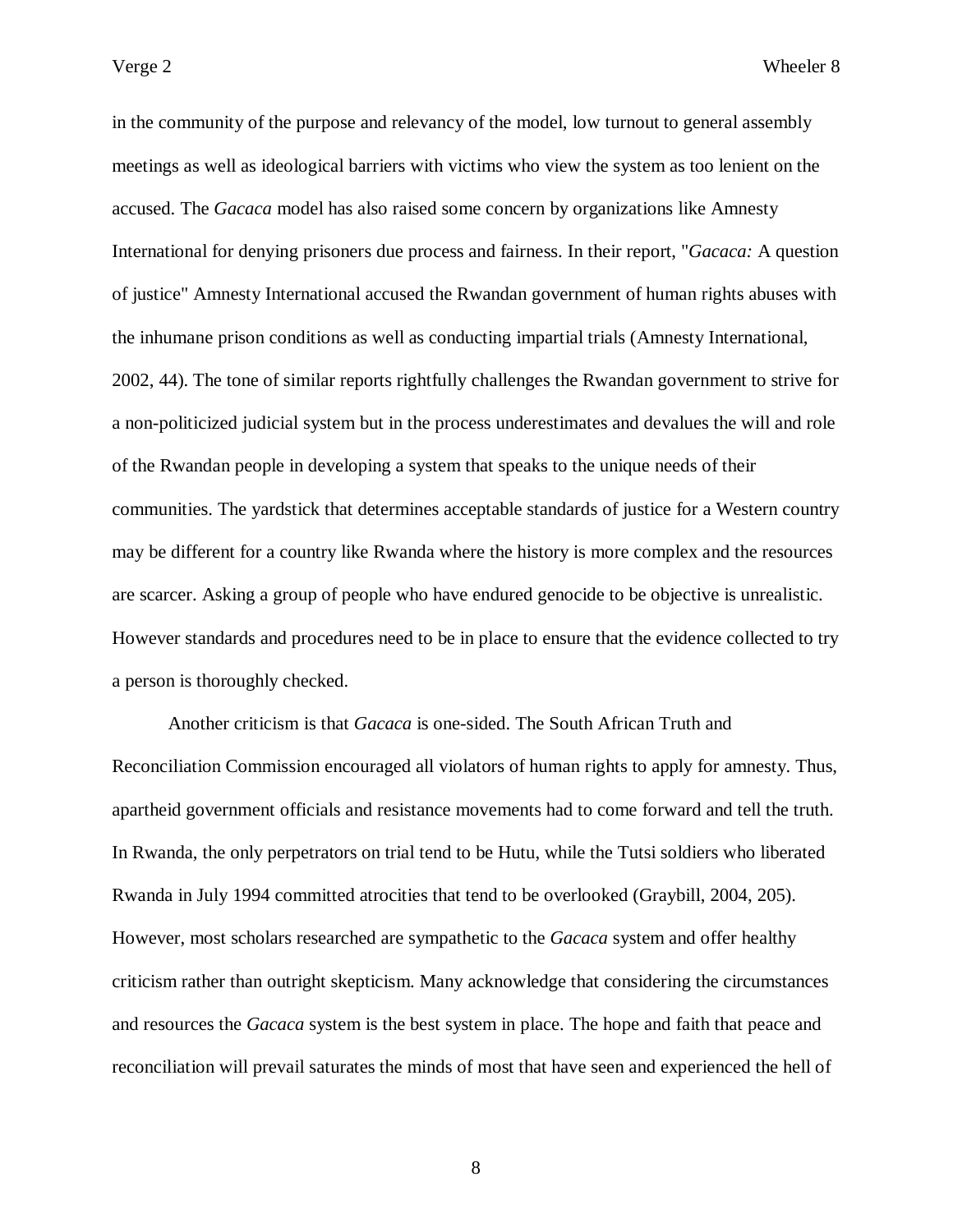genocide. Rwanda's *Gacaca* model serves as a basis for their own type of reconciliatory, transitory, and retributive justice that meets their needs as a society in recovery and growth.

In essence the significance of this model is based on the strength of building relationships between all Rwandans. Supreme Court Justice Karugarama points out that *Inkiko-Gacaca* is an ideal that will one day become a reality (Honeyman et al, 2004, 20). The trials of the accused are almost secondary to the goal of healing and unity. This is a process that must not occur haphazardly or too hurriedly because sensitization of the population in building unity cannot wholly be legally enforced but desired by both Hutu and Tutsi. In discussing the significance of cooperation in this process of building reconciliation, Justice Karugarama states:

You are getting the killer and the survivors in the courts [...] You are making them sit together and you see that in the heat of an argument, someone will be able to say, 'ah he is good, his ideas are good.' If a survivor sees that you are supporting [her/his] idea that we should punish them or [forgive him] I, a relative of a perpetrator see that. This creates a special relationship between us. (Honeyman, et al, 2004, 8)

Karugarama in this statement conveys that people should be given a space where they can talk, listen, argue, and share their experiences. More importantly people often are able to separate the people from the problem and sensibly reach a resolution. In the progression of *Gacaca*, the outcome is not the primary objective but the process and how people engage each other. In his essay "Justice Healing and Reconciliation: How the People's Courts in Rwanda Can Promote Them"*,* Ervin Staub explains the complexities of a new creative process of justice in a society that has experienced genocide (Staub, 2004, 30). He continues by stating, "public discussion and other community processes seem like a better way to encourage active participation than traditional obedience to authority" (Ibid).

In conclusion, the conflicts and violence that permeate the lives of people all over the world regardless of nationality, culture, class, and gender often end in the victims and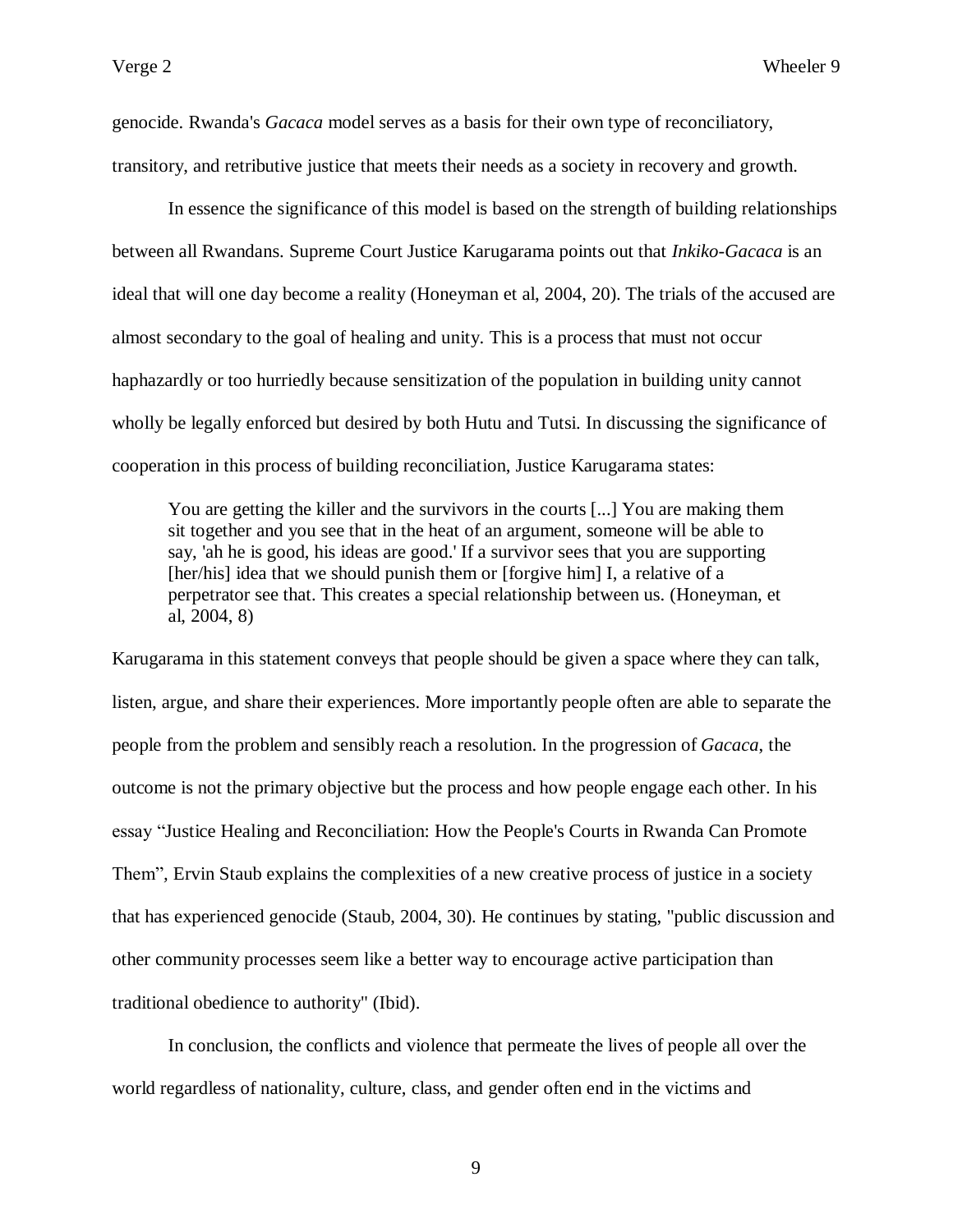perpetrators feeling disconnected and disempowered. It is extremely difficult to put mechanisms in place that redefine traditional Western style forms of justice. Western models often isolate the accused perpetrators from the community that has been adversely affected and fail to address issues of reparations to the victims. I believe that the *Gacaca* system is an ideal that will progressively become a reality. I believe that Rwandans fully understand the effects of escalating violence and the danger of not addressing deep-rooted violence as a community issue that must be resolved collectively. I also believe that building peace is about building relationships and finding common ground/interests to create a mutually beneficial outcomes and processes. This path to reconciliation is an extremely difficult and complex one that takes time, patience and resources. Rwanda is forging a path to grassroots, communal resolution that will serve as a model for future systems on the local level. The most poignant lessoned I have learned from my research is that in the myriad of conflict that compounds our lives we need not look too far for an alternative. Often we need to look back at what methods our elders used to mediate and resolve issues and adapt those processes to our own situations. The *Gacaca* approach logically puts the power of conflict resolution in the hands of those with the most at stake and those most affected. The process of healing takes time and the value of *Gacaca* is being realized through the work of the Rwandan people.